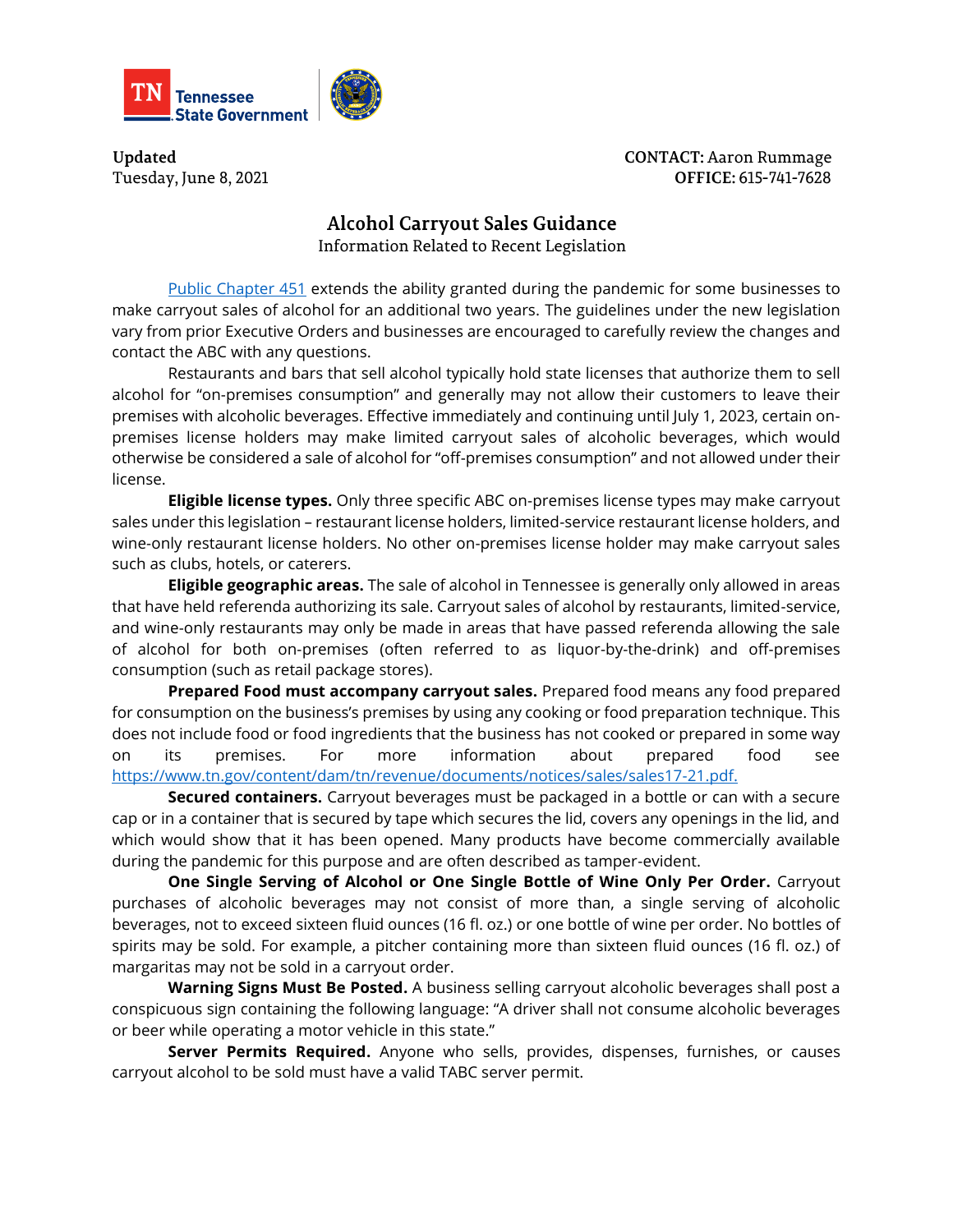**ID must be checked.** An employee of a licensee who is providing carryout alcoholic beverages shall inspect a valid, government-issued photo identification card that is acceptable to the licensee and that contains the photograph and birthdate of the purchaser confirming that the purchaser is at least twenty-one (21) years of age.

**LBD Tax must be collected.** A licensee shall collect the liquor by the drink tax imposed on alcoholic beverages under § 57-4-301(c)(1) for all sales of alcoholic beverages made under this legislation in accordance with § 57-4-301(c)(2).

**Sales only during typical business hours.** Sales of alcoholic beverages and beer made under this legislation must be in accordance with the hours for the sale of alcoholic beverages under § 57-4- 203(d) or beer under § 57-5-301(b), as applicable.

**No delivery.** Carryout sales of alcohol pursuant to this legislation may only be made at the licensee's place of business.

**Notify the ABC.** Businesses wishing to offer carryout sales of alcoholic beverages are requested to notify the Commission by emailing the Commission at [Sean.J.Atkins@tn.gov.](mailto:Sean.J.Atkins@tn.gov?subject=Notification%20of%20Carryout%20Sales) The email should include in the subject line "notification of carryout sales," and list the business's name, address, and ABC license number.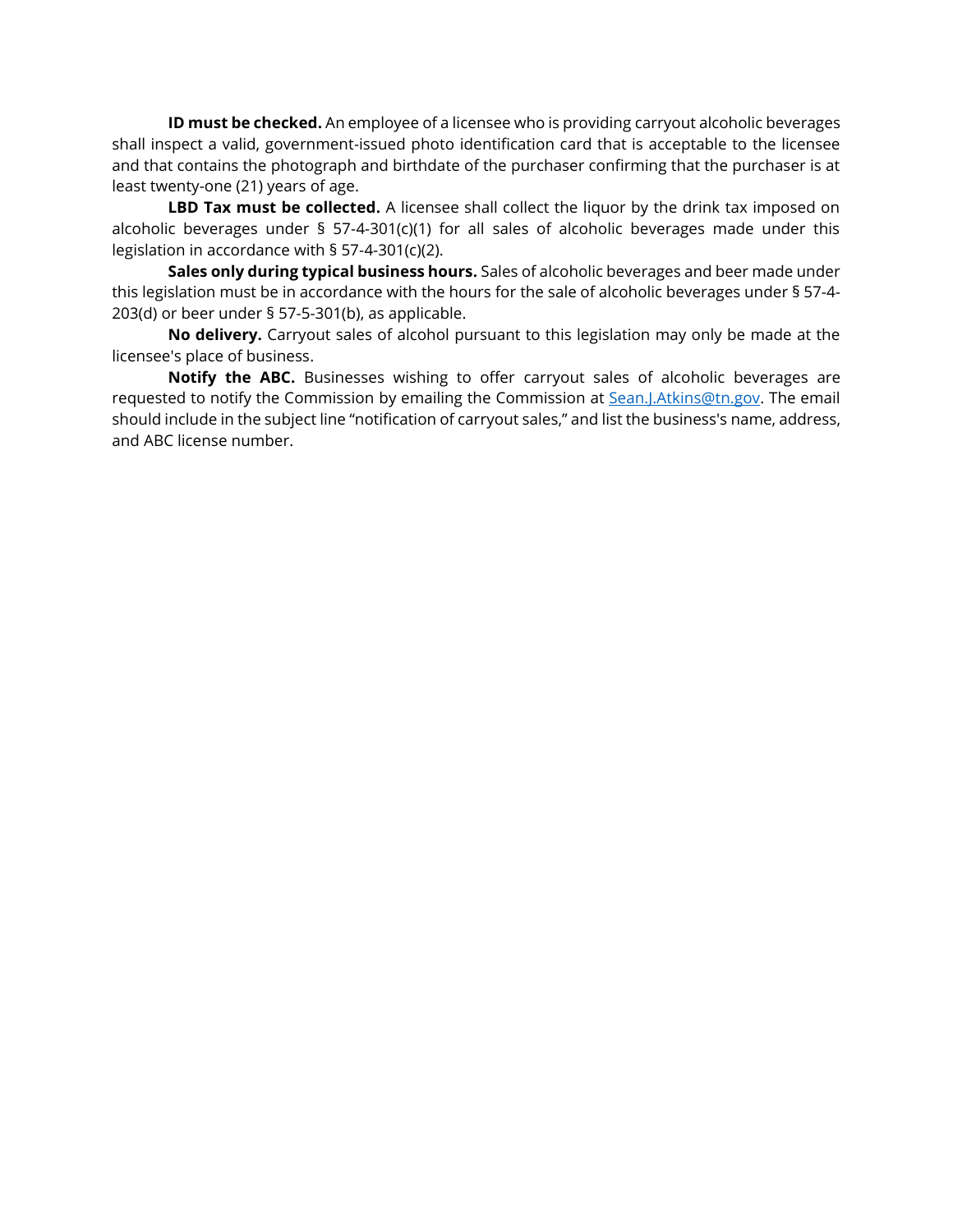# **FAQS RELATED TO CARRYOUT ALCOHOL SALES**

## **Q: During what times may offer alcoholic beverages for carryout?**

A: During the typical business hours designated by law for your business.

#### **Q: If I run out of alcohol, can I buy alcohol from package stores?**

A: No. You may only purchase alcoholic beverages from a licensed wholesaler.

## **Q: If I am a hotel, caterer, or another type of LBD other than a restaurant, am I covered by this legislation, and may I sell alcohol for off-premises consumption?**

A: No. This legislation only applies to establishments licensed as restaurants, wine-only restaurants, and limited-service restaurants.

#### **Q: Does an employee who will be selling alcohol for carryout need a server permit?**

A: Yes. Any person employed by a licensee who sells, provides, dispenses, furnishes, or causes carryout alcohol to be sold must have a valid TABC server permit.

#### **Q: Can I sell bottles of spirits?**

A: No, bottles of wine and beer may be sold, and individual servings containing wine, beer, or spirits may be sold, but you may not sell bottles of spirits.

#### **Q: Can I sell pitchers, half-gallons, or gallons of mixed drinks?**

A: No, bottles of wine may be sold, and individual servings containing wine or spirits may be sold. Multi-serving containers are prohibited. Other than wine bottles, no container may exceed sixteen fluid ounces (16 fl. oz.) of alcoholic beverages.

#### **Q: How many drinks may be sold per purchase?**

A: Only one bottle of wine or one single serving of other alcoholic beverages not to exceed 16 ounces or beer as authorized by the local beer board may be served per purchase. Each purchase containing beverage alcohol must be accompanied by the sale of prepared food in the same order. Multiple orders placed by one person at the same time at the same business will be considered as one purchase for this purpose. For example, a business may not sell an individual six drinks for carryout at the same time by separating the purchase across six transactions.

## **Q: What type of lid is required for single servings of alcoholic beverages?**

A: The beverage must be packaged in a bottle or can with a secure cap or in a container that is secured by tape which secures the lid, covers any openings in the lid, and which would show that it has been opened. Most commercially available tamper-evident adhesive tape will suffice if it meets these requirements.

#### **Q: Must I sell food with every order containing alcohol?**

A: Yes. Alcohol may not be sold as a stand-alone item. Food must be purchased at the same time in the same order.

#### **Q: Must we check identification cards to verify age?**

A: Yes, you must check identification for carryout orders.